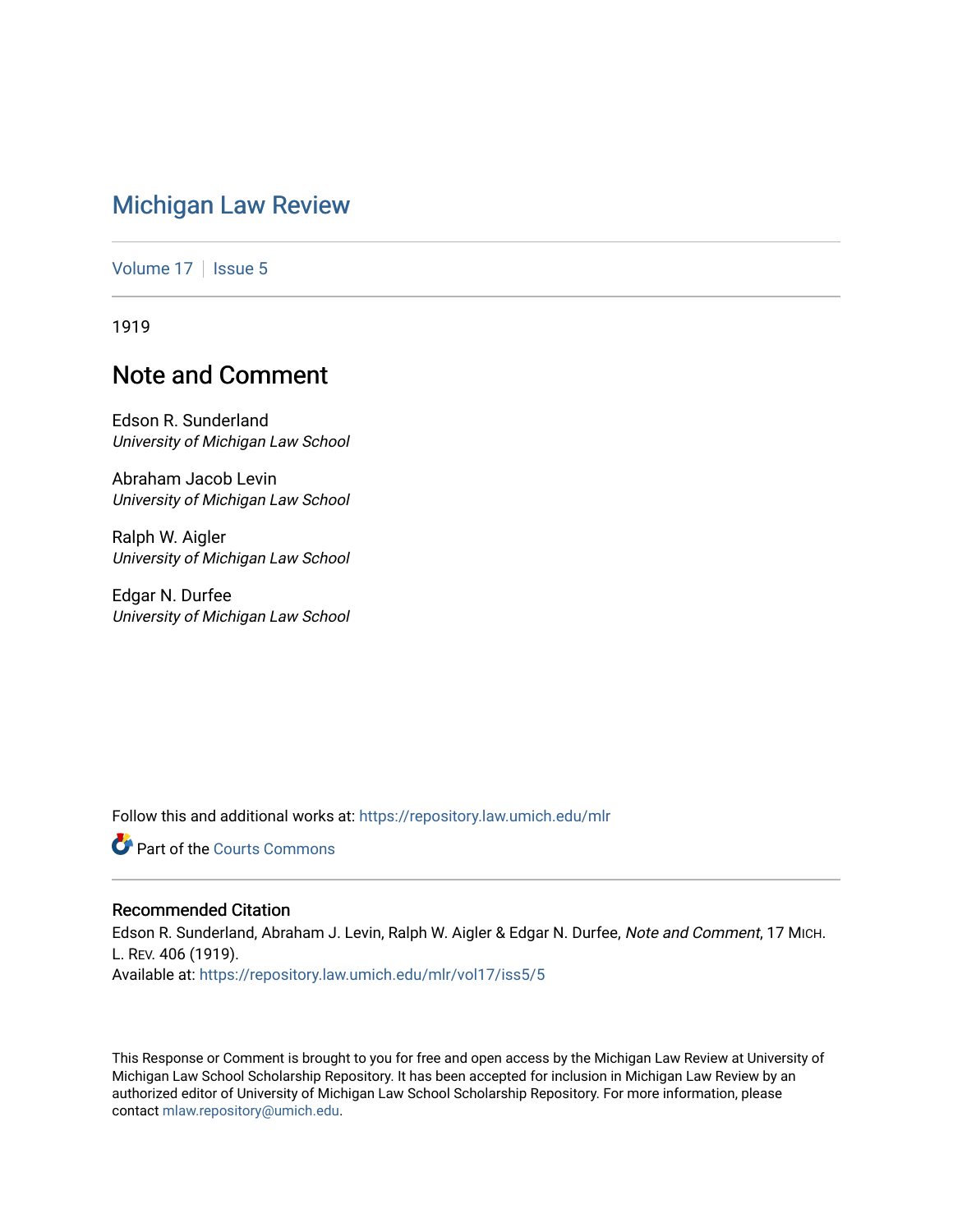# **MICHIGAN LAW REVIEW**

**rUALISHED MONTHLY DURIHO THE ACADEMIC YEAR, EXCLUSIVE OF OCTOBEE,** BY **THE 'LAW SCHOOL OF THE UNIVERSITY OF MICHIGAN**

**UUSGCRIPTION PRICE \$2.50 PER YEAR. 35 CENTS PER HUMMER**

RALPH W. AIGLER, EDITOR-IN-CHIEF **ASSOCIATE** EDITORS

HENRY M. BATES<br>Willard T. Barrour M. JOHN B. WAITE WILLARD T. BARBOUR

**STUDENTS,** APPOINTrD **BY** THE **FACULTY** FROM THE **CLASS** OF **1919:** EDWIN **Ds WITT** DICKINSON, of Michigan ABRAHA3" **JACOB LEVIN,** Of Michigan

#### NOTE AND COMMENT

NEw TRIALS FOR TECHNICAL ERRORs.-A witness called to testify is presumed to be of good character. Hence no proof of it is necessary. But out of abundant caution this presumption is fortified by evidence. The witness is thus shown to be in fact exactly what the law presumes him to be. Result—the case is reversed for the commission of this grave and prejudicial *error.-Lockett v. State* (Ark. 1918), 207 S. W. **55.**

No one but an American lawyer could treat the above statement seriously. Only an American court could announce so extraordinary a decision. In no other English speaking country would the people tolerate such a perversion of justice.

The case above cited was a remarkable one, in that it was first unanimous**ly** decided the other way. The court held that error in admitting. evidence "to prove what the law would otherwise presume is harmless." This decision was based on a prior decision to the same effect. *Patrick v. State\* (Ark. 1918), 204 S. W. **852.** But on a rehearing the court unaaiimously reversed itself, and held that since the rule of evidence here violated was declared by statute, as was not the case in *Patrick v. State,* to refuse to hold the error prejudicial and reversible would be to nullify the statute.

The argument as to the statute is supported by no authority, and it is difficult to see how an error becomes any. more prejudicial merely because the rule which is violated is found in the statute books instead of in the reports. Statutes often prohibit opinion evidence, but a reversal would hardly result from a drop of opinion in a cumulative ocean of facts.

The .real cause of such a ruling as this is the medieval attitude of the American bar on matters of procedure. We think in terms of the age of Coke.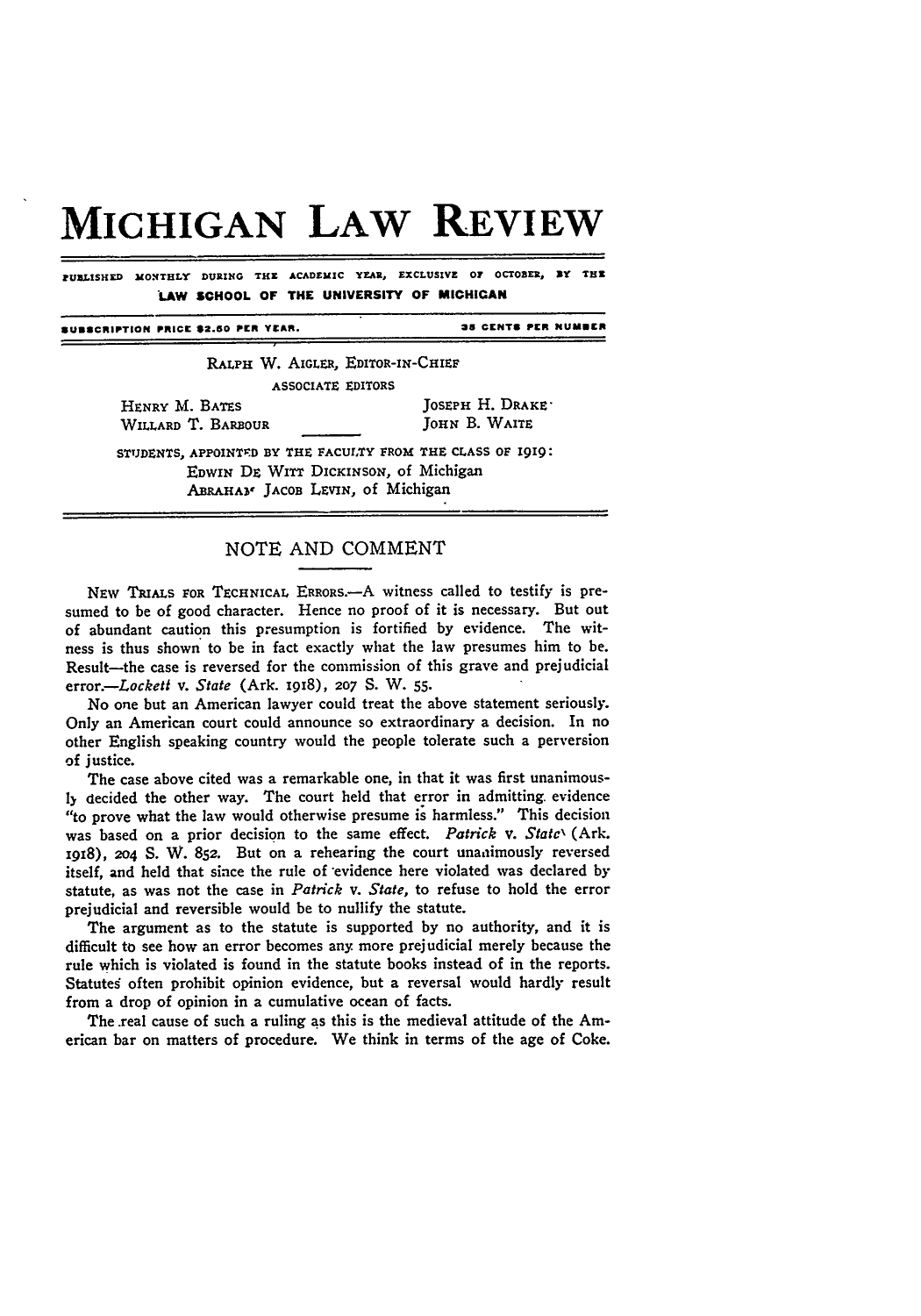We use candles because they were used in the Inns of Court, ignorant of the fact that those Inns have blazed with electric lights for half a century.

**Of** the authorities relied on in the case under discussion, few are in point. Many were cases where such evidence was. held to have been rightly excluded. Others were cases where other errors obviously prejudicial accompanied the erroneous admission of evidence, resulting in a reversal. *State v. Owens,* **IO9** Iowa i, cited in the opinion, and *Brann.v. Campbell,* **86 Ind.** S16 and *Bank v. Blakeman, i9* Okla. io6, cited in a text book which the opinion cites, seem to be the only authorities supporting the decision of the Arkansas court, and even these had already been discredited **by** *Patrick v. Stat', (s'upra),* because they did not involve a statutory rule, and *Patrick v. State* was'expressly reaffirmed as sound. On the other hand *Green v. State* (Tex. Crim. Appeals), **12 S.** W. **872,** which was also cited in the same text book denounced the doctrine of reversible error in such cases. It clearly was not the force of authority but the instinct for technicality that brought about this decision. It is only an example of a tendency which manifests itself in a thousand ways.

The comfortable indifference of former times has been rudely shaken **by** the social renaissance ushered in **by** the great war, and nowhere will reform be more imperatively demanded than in judical administration. There can be no doubt that we are at least a generation behind Great Britain in our legal methods.

Fifteen years ago Mr. Wigmore sounded a warning, which apparently has not yet been generally heeded. Speaking of the American doctrine of granting new trials for error in applying the rules of evidence, he said: "The whole doctrine, no doubt, has its deepest roots in the inveterate and unconscious professional instinct, which grows to venerate unduly the rules that form its daily mental pabulum. Whether in civil or criminal cases, it has done more than any other one rule of law to increase the delay and expense of litigation, to encourage defiant criminality and oppression, and to foster the spirit of litigious gambling. Added to this is the indirect result produced upon the ever-lurking animal instinct of gregarious human brutality, which takes the failures of criminal justice as its pretext and sates itself with cruel lynchings. **\*** \* **\*** Some of the instances of its enforcement would seem incredible even in the justice of a tribe of African fetish-worshippers. **\* \* \*** We shall some day awake to **be** convinced that a system of necessary rules of evidence can exist and be nbeyed, without affixing indiscriminately to every contravention of them the monstrous penalty of a new trial." I Wigmore on Evidence §21. We can only hope that the next fifteen years will show more progress in making procedure the servant of justice than the last  $f$  ffteen have shown fifteen have shown.

**DAMAGES FOR FRIGHT AND THE PROOF OF** PROXIMATE CAUSE.-If a recent case in the Iowa court *infra* is compared with a line of decisions in the equity courts in which nuisances productive of fear have been abated, some light may be thrown on the obscure interlacing of the two doctrines suggested **by** the caption of this note. In *Holdorf v. Holdori,* (Iowa, **1918),** <sup>169</sup>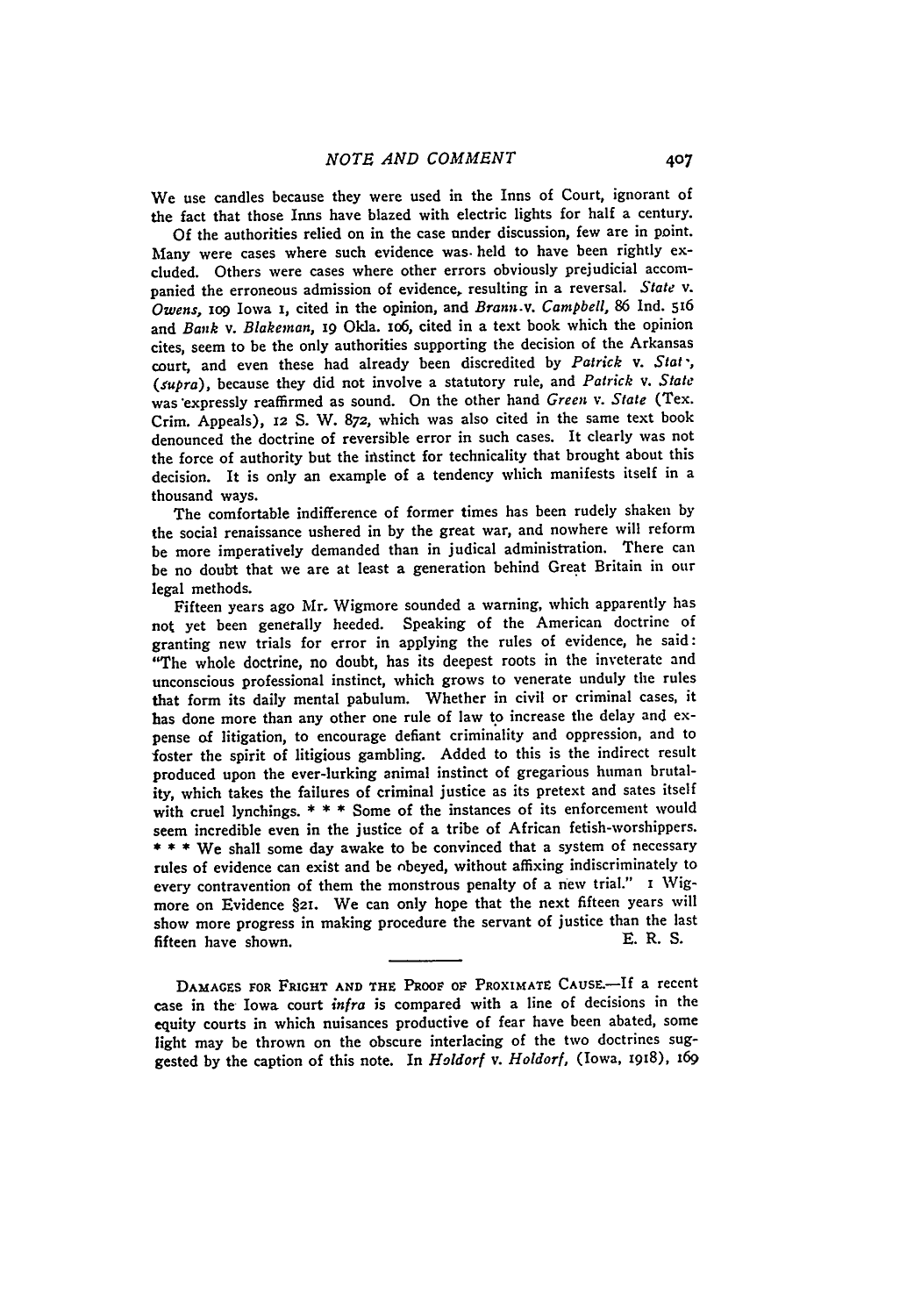*N.* W. *737,* the plaintiff testified at the trial that the defendant "came up toward me, and he did as if he was to strike me." He did not touch her, but she later suffered a miscarriage accompanied by severe pains and lacerations. *Held,* she may recover in an action of assault for resulting injuries—the act of the defendant being willful. This is the stock situation of recovery-given where there is fright without physical impact but resulting in physical injury and might have been settled on the precedent of *Green v. Shoemaker and Co.,* III Md. 69, 8 MICH. LAW REV. 44; but the court prefers to lay stress on its own precedent of *Watsoni v. Dilts,* 116 Iowa 249, in which the willfulness of the tort is the foundation for the recovery rather than any trespass to the person proved by physical results.

One of the best of the extra-judicial discussions of this oft-litigated question is the article by Professor Bohlen in 41 AMER. LAW REG. 141 on the "Right to Recover for Injury Resulting from Negligence Without Impact," which appeared shortly after the decision in *Dulieu v. White*, (1901),  $2 K$ , B. **669,** and approvds of the doctrine there laid down. He has concluded that fright may be a link in the chain of causation leading to actionable physical injury but that fright or mental suffering alone was not legal damage at common law. "Material, tangible injury had to be shown before a recovery could be had in an action for negligence." See also the excellent note in **3** L. R. **A. (N. S.)** 49.

It is submitted that this doctrine though technically correct and often asserted in judicial utterances is doubtful in experience and surely not followed **by** the courts as a matter of fact. The common law has from an early day given a recovery for mental suffering where the proximate cause was clear, although the courts have veiled their real intent **by** branding these cases as exceptions or **by** saying that the recovery was really for something else. The action of assault where there is no physical impact recognizes a recovery for fright although only nominal damages are given. *Beach v. Hancock, 27* **N.** H. **223.** The trespass to the person here is nothing more than an apprehension of bodily injury, and where the fright was serious, substantial damages were recoverable. *Small v. Lonergan,* **8r** Kan. 48, **25** L. R. **A. (N.** S.), **976.** Even though courts have insisted on accompanying physical impact they have not required it in tort actions where the wrong was willful-on the theory, it seems, that aggravated- compensatory damages were warranted in such cases. *Craker v. Ry.* (1875), **36** Wis. 657; *Spade v. Lynn, (i897),* 168 Mass. **285,** a much quoted dictum. This is in effect giving a recovery for mental suffering alone under a clear cut exception. In the action for breach of contract of marriage, in which the feelings are manifestly the subject matter of the contract, the recovery -for mental suffering is undisputed. Though called an exception it is more correctly a situation where the courts are convinced that the suffering is undoubtedly a proximate consequence of the breach. It was suggested in 8 Mich. LAW REV. 44. cf. Ward *v. West Jersey Ry., 65* N. **J.** L. 385-that the chief trouble of the courts, which has caused the bewildering contrariety of decisions, was largely a difficulty of proof of the proximate relation between the wrongful act alleged and the result complained of: The courts start with the proposition that there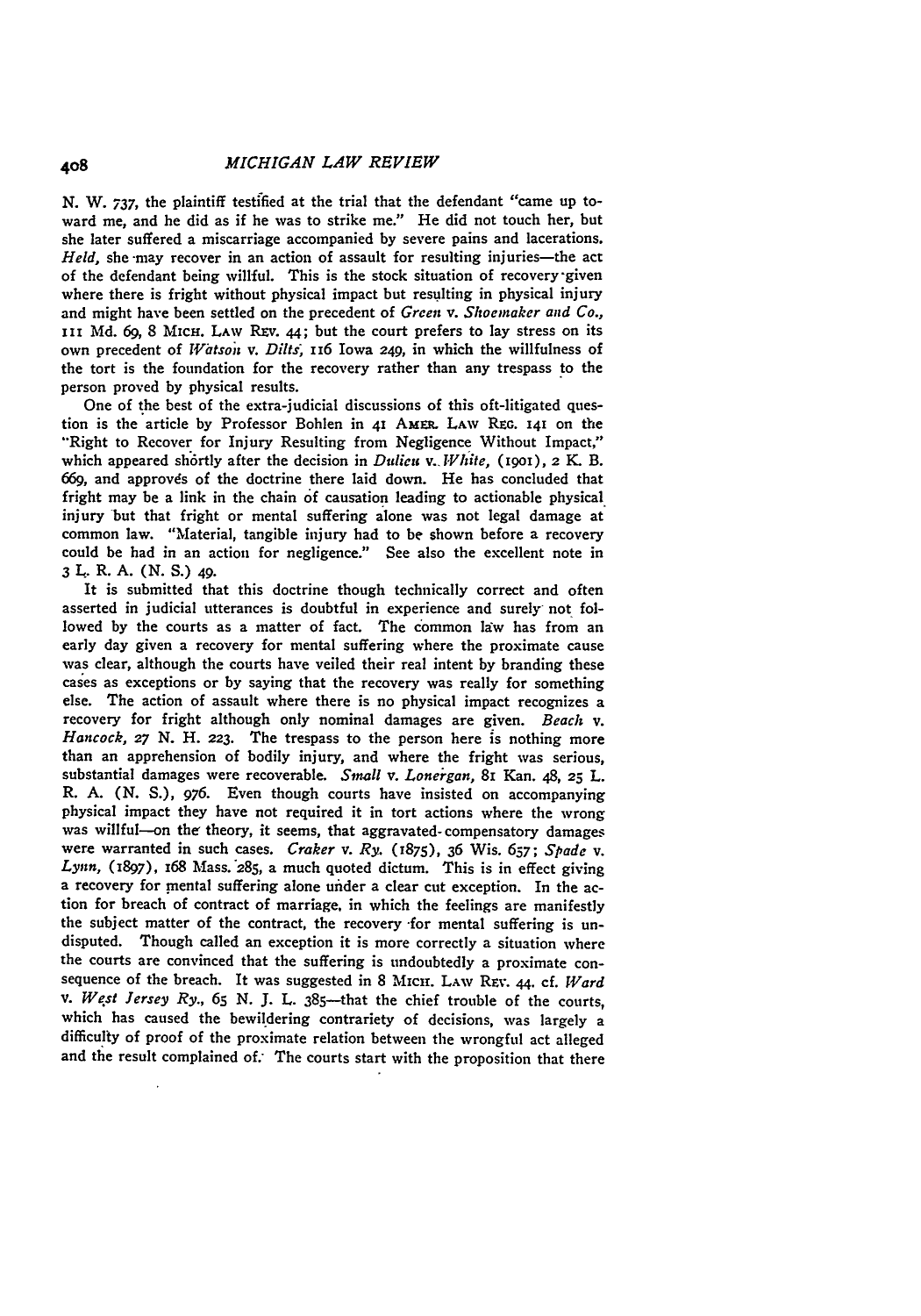is no recovery for mental suffering at common law, and when they begin to depart from this pronouncement, because of the social demand that manifest wrongs shall be redressed, they hold'on to some well recognized cause of action at common law to which the recovery for mental suffering may be added. in other words they deny a recovery and allow it in the same breath where the demand for a recovery is imperative.

There are, indeed, numerous situations where a direct recovery is actually given through such indirect means. In the action of seduction the-chief element of damage is mental suffering in the form of humiliation and parental anxiety and yet recovery has been based on the fiction of loss of service where that service was no more than serving a cup of tea. *Kendrick v. McCrary*, (1852), **1I** Ga. 603 and the case therein cited. Here, too, as in the breach of contract **of** marriage, it is undeniable that the gist **bf** the action, mental suffering, is the proximate consequence of the breach. Most of the jurisdictions have allowed a recovery where the fright has followed a violation of one of the constitutional rights of life, liberty, or property-such violation giving a right to an independent cause of action. Where the courts were convinced that a serious injury traceable to a certain cause or class of causes had in fact been occasioned **by** the mental suffering inflicted, they contrived a recovery **by** relying on or straining some recognized legal right or concocting some new right, the violation of which could be regarded as the proximate cause of the suffering; the damages for the suffering could thus be added into the verdict. The purpose, it would appear, was to allow recovery and at the same time to limit it to certain specified cases so as to shut out the possibility of fraudulent claims. In *Lcsch v. Ry.,* 97 Minn. **5o3,** the agents of the defendant while committing a trespass on the premises of plaintiff's husband, frightened the plaintiff. The court allowed her a recovery for the fright because it was accompanied by a willful invasion of her homestead; and created, it would seem, a<sup>-</sup> new action to suit the *case-'trespass quare homesteadium fregit.'* Compensation was likewise allowed for the mental suffering endured consequent on the mutilation of the body of the plaintiff's diceased husband. Recovery was founded on the willful invasion of-the plaintiff's right to the disposition of her husband's body-a right which is, to say the least, a much disputed one. The court realized that the usual difficulty of ascertaining the cause was absent in such a case. MITCHELL J. said: "That mental suffering and injury to the feelings would be ordinarily the natural and proximate result of knowledge that the remains of a deceased husband had been mutilated, is too plain to admit of argument.' Nevertheless the **court** preferred to say that the violation of the right was thetproximate cause of the suffering rather than the act of mutilation itself. *Larson v. Chase,* 47 Minn, **307.** Similarly the court in the principal case needlessly introduced the element of willfulness as a reason for recovery. Then there are the troublesome telegraph cases, in which the plaintiff endures sorrow because unable to attend a funeral of a near or dear relative, through the neglect of the company to deliver or transmit promptly a telegram announcing the death. *Mentzer v. W. U Tel. Co.,* **93** Ia. **752.** The courts have struggled hard to find a legal hook in these cases. They have given the sendee a right ex contractu as a third party beneficiary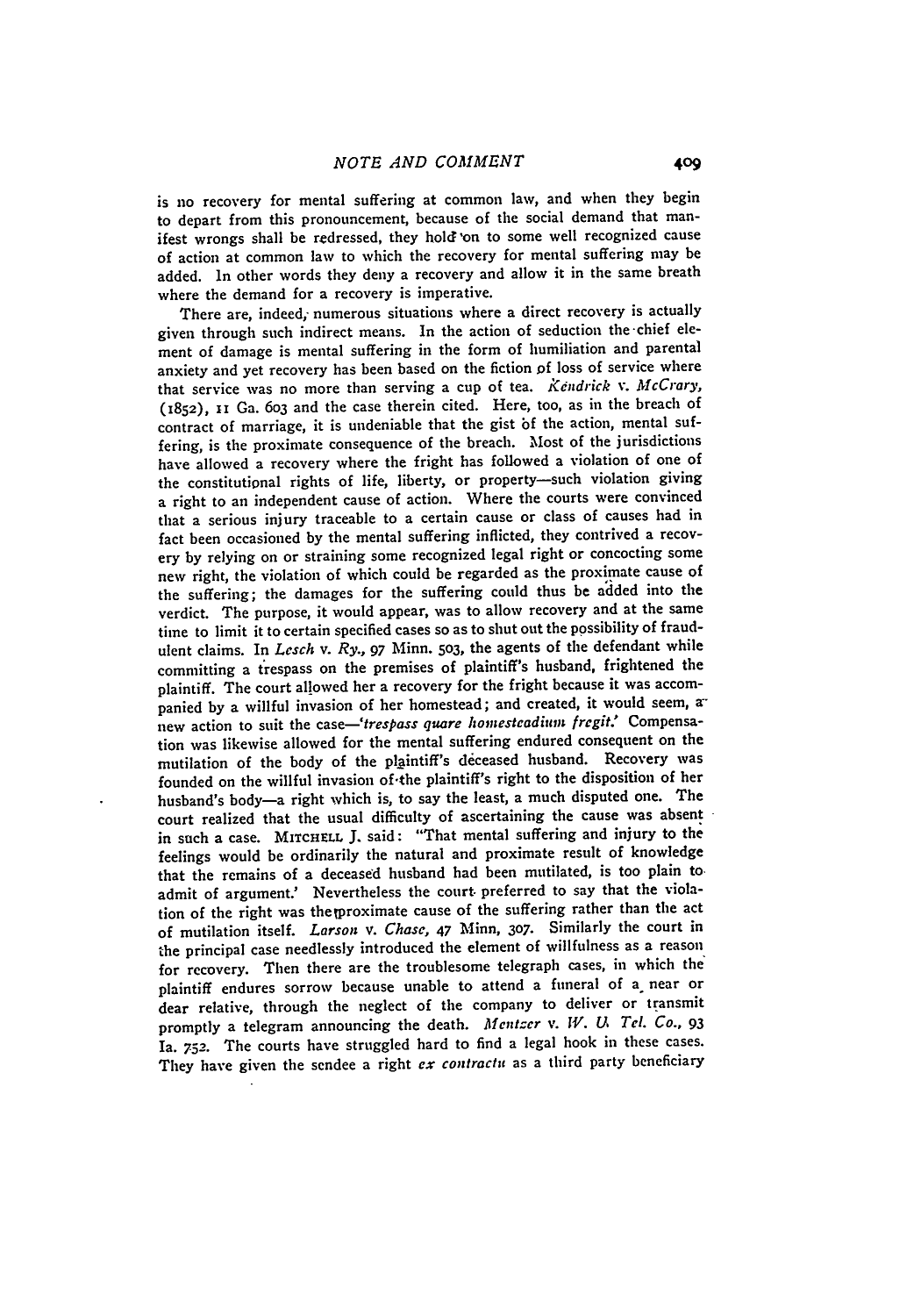to a contract **by** the terms of which the company is warned that suffering will follow a breach; and a right ex *delictu* has been found based on the company's public duty. But it should be noted that as the relatives are more distant from the plaintiff the courts are less inclined to rely on their creative faculties. Thus, where the plaintiff's sorrow was caused **by** reason of inability to attend his mother-in-law's funeral, recovery was denied, although the court did not admittedly base its opinion on the popular conception of this hypenated relationship. The case is of value as pointing out that the courts as a fact always look to see if there is a proximate cause before the legal hooks are used to help out the situation. *Rowell v. W. U. Tel. Co.,* **75** Tex. **26.** The contrary view is comprehensively expressed in *W. U. Tel. Co. v. Chotcau,* **28** Okla. 664.

An examination of a few of the illogical conclusions reached **by** the courts will point out what the courts have come to in trying to put artificial restrictions on this inevitable demand for recovery. In Victorian *Ry. v. Coultas,* L. **R. 13 App.** Cases, **222,** the court refused to allow recovery for fright with physical result because there was no physical impact; i. e., the direct trespass to the person **by** the wrongful act was held to **be** a necessary hook to which the recovery for fright might be attached. In *Dulieu v. White (supra),* the court, disapproving of the *Victorian Ry.* case, held that the physical result was sufficient for the purpose though there was no physical impact. In *Mitchell v. Rochester Ry., isi N.* Y. **io7,** the court insisted that the previous impact was necessary and, **by** what seems to be a logical fallacy, concluded that physical result could under no circumstances be a legal consequence of fright or be used as a hook to which to tie recovery. The court starts with the basic assumption that there is no recovery for fright at common law therefore, "it is difficult to understand how a defendant would be liable for its consequences." The argument is: fright as a cause of action is zero, but  $ex$  nihilo nihil fit (Cf. LUCRETIUS, DE RERUM NATURAE, 150, 205), zero can only produce zero, therefore the consequences of fright are zero, **Q. E. D.** This, too, even when the consequences have been plainly proved in court. *Dulieu v. White* fortunately disclosed the incorrectness of such a conclusion and specifically rebutted the *Mitchell.* case which had been urged by counsel. The principal case, in disregard of *Dulieu v. White,* fell victim to this logic. The action was for damages for the consequences of fright and there is nothing in the case to show that the plaintiff was asking for a recovery for the fright causing the miscarriage. Yet the court went to the trouble of finding out first that fright caused by a willful act was recoverable. If right justified recovery so did its consequences, and the objection of the *Mitchell* case could not hold. But wduld it not have been more correct for the court to have said simply that fright can be a link in the chain of causation. Indeed, Bohlen explained *Wilkinson v. Downton* not on the theory of willfulness but on the principle that "the defendant intended to create a fright so severe as to be obviously calculated to cause serious physical results." Here again it **is** evident that the trouble has been caused by the failure to take a proper attitude on the question of proximate cause.

The law courts have a lesson to learn from the common sense attitude of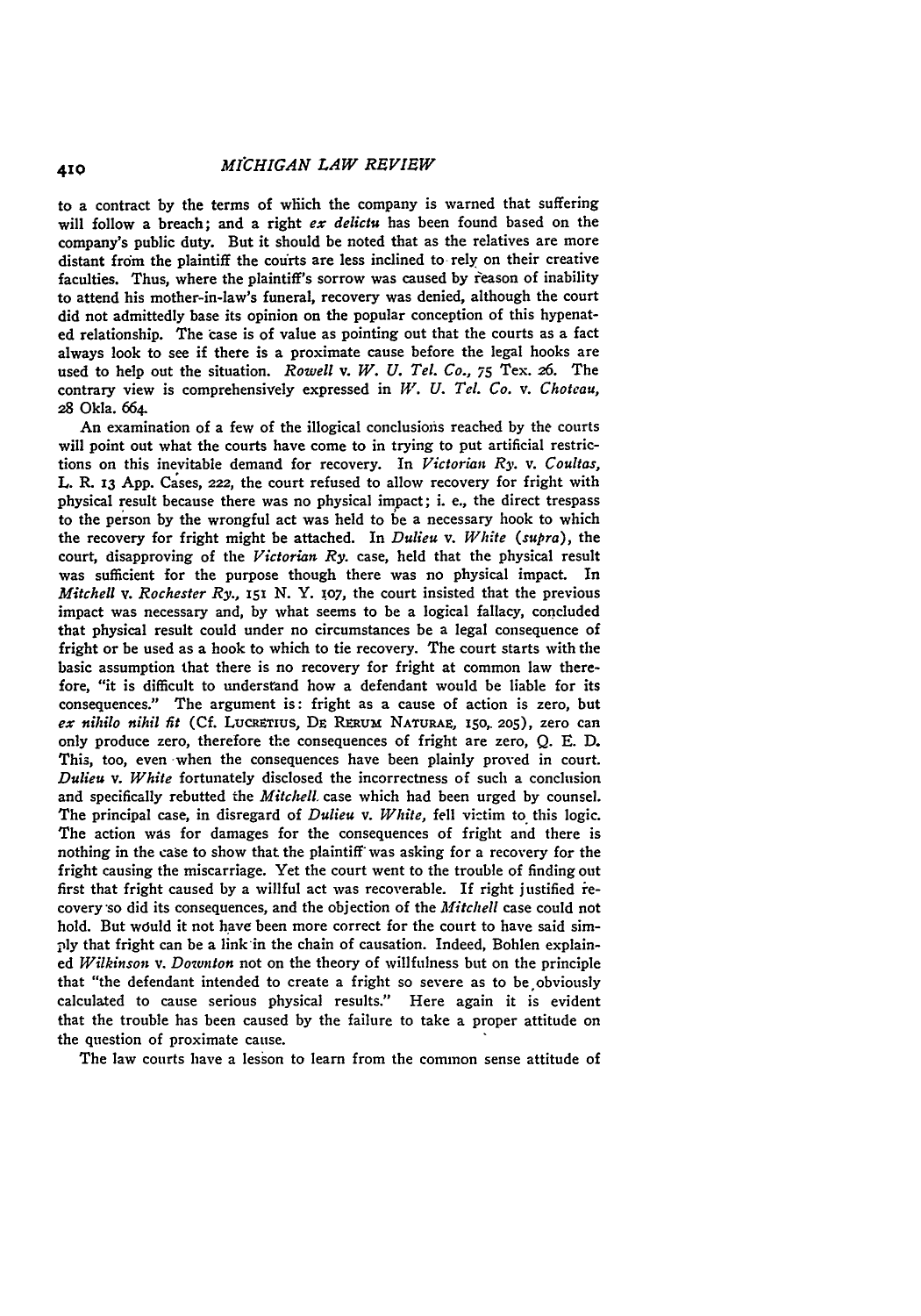the American equity courts which have enjoined the erection of hospitals as nuisances because of the consequent fear of contagion produced in the minds of the residents, whose comfortable enjoyment of the premises was thus curtailed. And though the fear was only a subjective one, wholly unwarranted by science, the courts have not withheld the injunction. Everett *v. Paschall,* **6I** Wash. 47, where the complainants said they feared infection from a tuberculosis hospital, the court said: "The question is not whether the fear is founded in science, but whether it exists; not whether it is imaginary, but whether it is real, in that it affects the movements and the conduct of men. Such fears are actual 'and must be recognized **by** the courts as other emotions of the human mind." To prove the actuality of the fear the court cited the treatises cf pscychologists. The case does not stand alone but is supported **by** a group of American decisions cited therein. The English courts, however, have followed a decision of Lord Hard wicke in **3** Atk. **750,** that "the fears of mankind, though they may be reasonable ones, will not create a nuisance." This is repudiated **by** the Washington court. Though there is no question of damages in the injunction cases, they are pertinent in our inquiry since they show that the court took mental disturbance into account as an element of legal injury where the proximate cause was clear' and the injury was undoubted.

Just so soon as the courts drop their theorizing about the existence or non-existence of a right to recover at common law for mental suffering and look at the problem in the light of the actuality of the cause and the consequence, then all trouble arising from arbitrariness and needless pursuit of fiction will be obviated. At one time there was even doubt whether damages for mental suffering were recoverable 'even though accompanied **by** physical impact. But as soon as the courts realized that the suffering actually existed they began to allow recovery-as Lord Wensleydale said in *Lynch v. Knight,* 9 H. L. Cas. **577:** "where a material damage occurs and is connected with it, it is impossible a jury in estimating it should altogether overlook the feelings of the party interested." In *Merill v. Los Angeles Gas Co. etc.,* **<sup>158</sup>** Cal. 499, **513,** the court allowed recovery for mental worry caused **by** disfigurement of the plaintiff's face so as to make him feel that he would be a source of ridicule to his fellows. The court said: "The whole matter possesses more academic than practical significance. **\*** \* **\*** At the suggestion of defendant's counsel, the jury is instructed to disregard all elements of mental suffering except that arising solely from physical pain. Can the jury do it? Will the jury do it? It is mere self-stultification to believe that it will do other than to make up its verdict under the rule, which while not one of law, is one of well nigh universal conduct,-the rule of 'Put yourself in his place.'" However, it has been indicated that the proximate cause is equally evident and with equal force a fact before the mind of the jury where there is no accompanying physical impact. In such cases the courts have actually allowed a recovery although the true nature **of** the action was hidden behind a recovery for something else. In Massachusetts there must be physical impact but in *Driscoll v. Gaffey, 2o7* Mlass. **102,** there vas no more than a scintilla of evidence of injury from without. This case was forcefully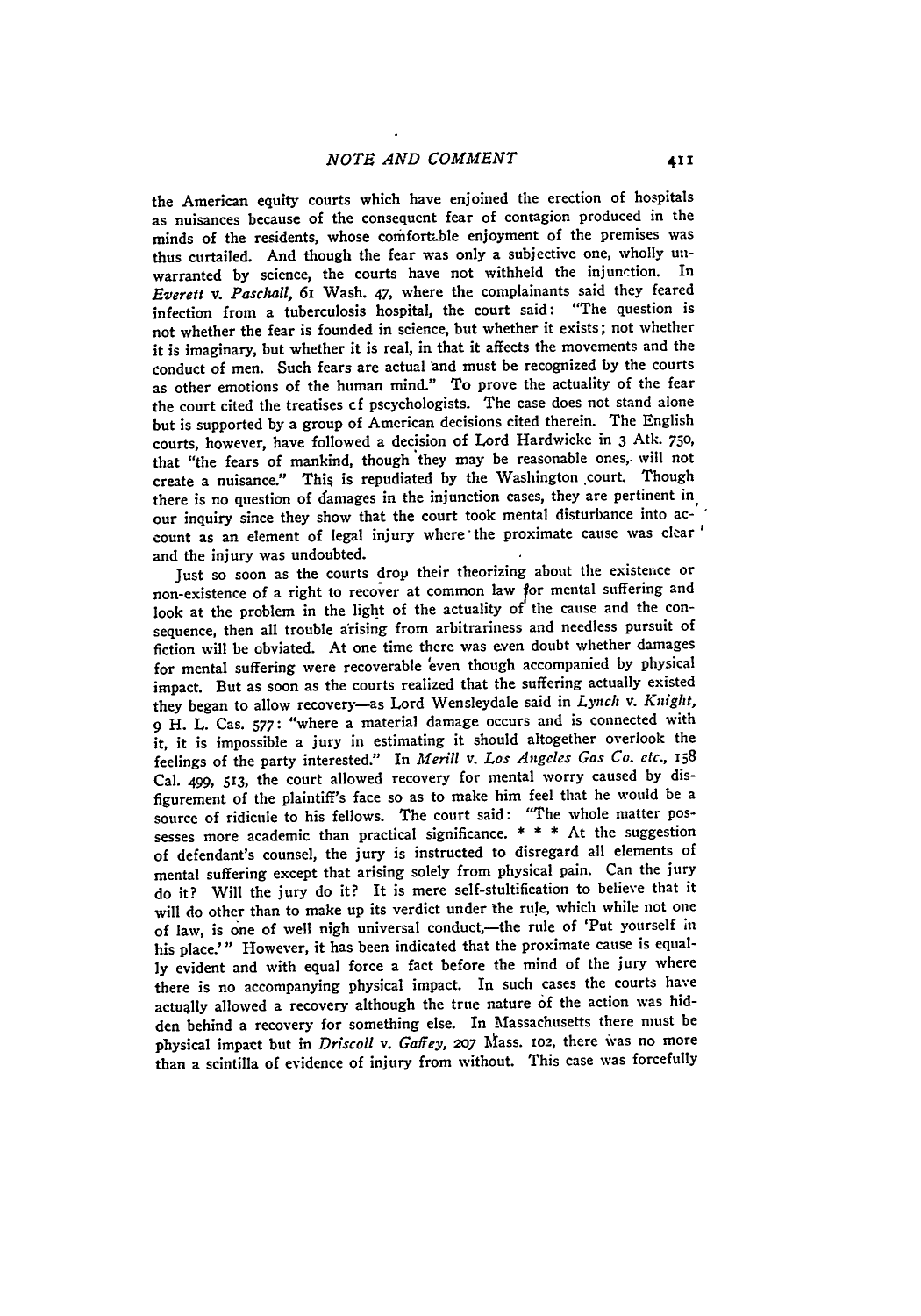criticized by the court in *Spearman v. McCrary,* 4 Ala. App. 473, 482; "the rule of non-liability which is claimed to exist in such a case does not involve the denial of the right to be compensated in damages for an injury caused by fright, but merely has the effect of making the right to recover such damages dependent upon the existence of a feature of wrongful occurrence which confessedly may be quite trivial and amount to no more than a merely technical breach of duty, resulting in no appreciable harm to him, besides being in itself a thing the existence of which may often be shown by evidence even more readily fabricated and less easy to refute than that in reference to the injury attributable to mental fright or shock." The same criticism would ap**ply** against the case which said that "dust in the eyes" would be sufficient physical impact. *Porter v. Lackawanna Ry., 73* N. **J.** L. 405. In a word, have not the courts actually allowed recovery for fright in the cases of nominal physical impact and the cases of willful or intentional fright? The courts have admitted that "wounding a man's feelings is as much actual damage as breaking his limbs." *Head v. Ga. Pac. Ry.,* 79 Ga. 358; and that "it would be a reproach to the law if physical injuries might be recovered for, and not those incorporeal injuries which would cause much greater suffering and humiliation." *Douglas v. Stakes,* **149** Ky. **506, 509.** Since, as the court says in *Spearman* v. McCrary (sutra), "we know of no legal reason for denying that any agency is the proximate cause of  $a$  given result when it is as a matter of fact," then why not throw aside fictions and regard mental suffering standing alone as a legal wrong on which an action for damages may be based. But see *St. Louis Etc. Ry., v. Taylor*, 84 Ark. 42. **A. J. L.** 

**IMPLIED** CONDITION **INVOLVING** IMPOSSIBILITY **OF** PERFORMANce.-Early in 1914 the defendants contracted to sell to the plaintiffs a quantity of Finland birch timber. The practice was to send the timber direct **by** sea from Finnish **ports. Before** any timber **was delivered** the war broke out and the presence of German warships in the Baltic made the direct shipment **by** water impossible. The contract contained no war, *force majeure* or suspension provision. *Held,* that the contract was not dissolved, and the defendants were liable for damages for non-delivery of the timber. *Blackburn Robbin Co., Lim. v. Allen & Sons, Lim.* (1918) **87** L. **J.** K. B. **io85.**

The doctrine of implied conditions has been brought before the English courts more prominently since the outbreak of the war than ever before, by reason **of** the many causes of impossibility of performance produced **by** the war. On the whole it is clear that the courts of England have not allowed themselves to be drawn away from established rules in spite of the great pressure of the war emergency, thus exhibiting in a striking way the judicial poise which has always been characteristic of British judges.

The leading recent case was *Krell v. Henry* **[1903]** 2 K. B. 740, which held that a contract for hiring a flat on Pall Mall for the two days on which it was announced that the coronation procession would pass alonig Pall Mall. was subject to the'implied condition that the procession should take place, though nothing was said about it in the contract. The language of that case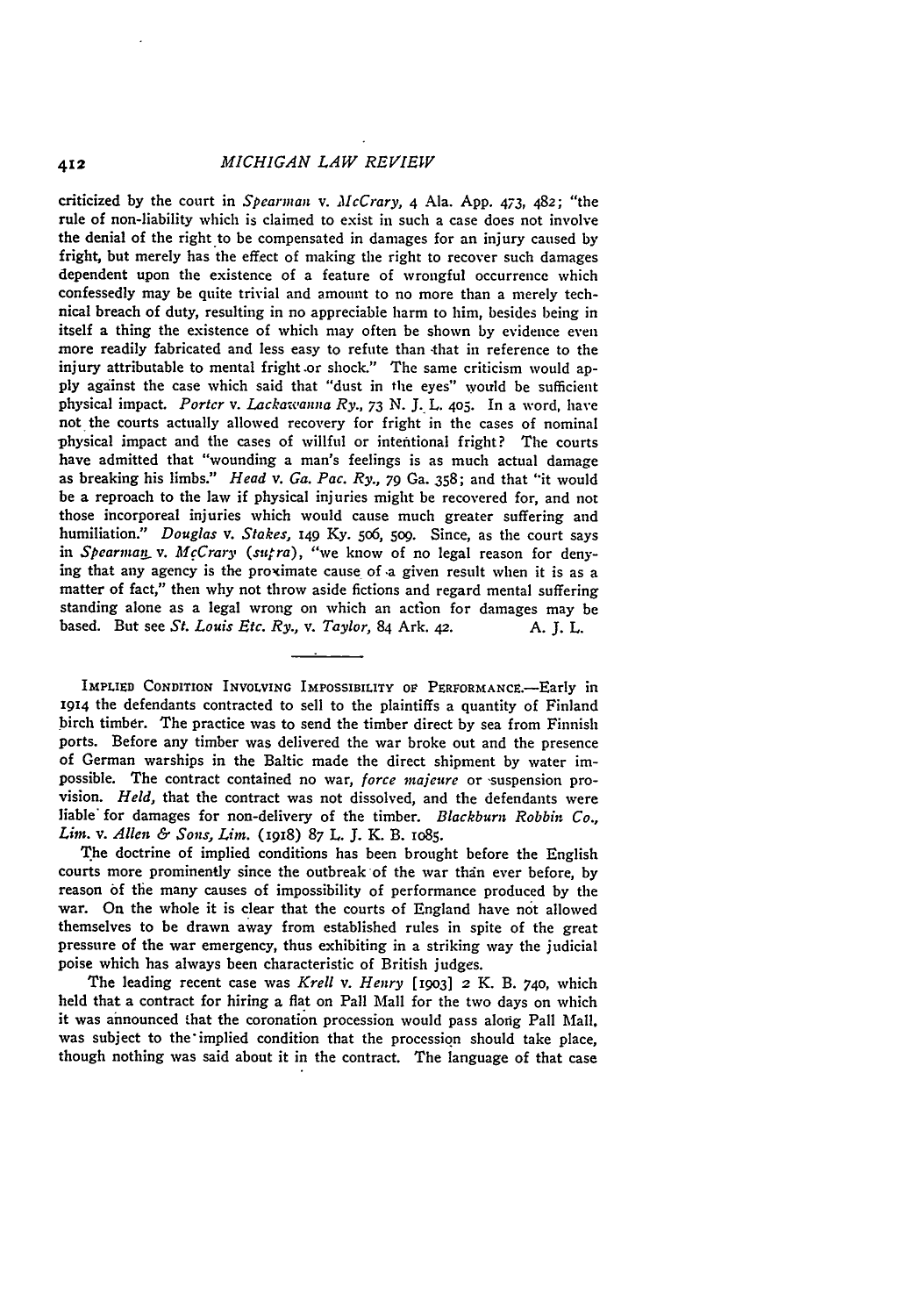was rather broad, basing the dissolution of the contract on impossibility of performance due to the "non-existence of the state of things assumed **by** both contracting parties as the foundation of the contract," whether this state of things was mentioned in the contract or not. The cases arising out of the war have not tended to enlarge that language. In *Horlock v. Beal* [1916] i A. **C.** 486, the House of Lords applied the rule to the case of a seaman's contract of service, where the ship and crew were interned in a German port, and held that the contract was dissolved. In *P. A. Tamplin Steamship Co.* v. *Anglo-Mexican Peteoleum Products Co.* [19x6] 2 A. **C.** 397, it was held that he requisition of a ship by the government for war purposes did not put an end to a five years' contract for the use of the ship, though LoRDs **HALDANj** and ATKINSON dissented and LORD LOREBURN said he would be of a different opinion if it were established (as events doubtless did establish) that the ship would be used by the government for substantially the remainder of the five years, for in such an event the contracting parties would have been so placed "that as sensible men they would have said, 'if that happens, of course it is ,11 over between us.'" In *Shipton, Anderson & Co. v. Harrison Brothers & Co.* **[1915]** 3 K. B. 676, a contract for the'sale of specific wheat was held to be dissolved by implied condition when the wheat was requisitioned by the government. In *Metropolitan Water Board v. Dick, Kerr & Co.* (1918) 87 L. J. *K.* B. **370,** a contract for the construction of certain reservoirs was stopped and the plant and materials sold by order of the Minister of Munitions, and it was held by the House of Lords, on very full consideration, that the impossibility of performance created by law excused the contractor from performance.

In the principal case the court was unable to say that the continuance of the normal mode of shipping timber from Finland was a matter which both parties contemplated as necessary for the fulfillment of the contract. The buyers were not interested in the means or the route by which the sellers should make delivery, and it appeared that they were in fact unaware how the timber was to be shipped or whether it might not be already held in stock in England. The rule was doubtless properly applied. It is a rule which must be applied with caution, for "if it be extended too far," as said by McCARDIE, J., in giving judgment in the court below, "it-may tend to sap the foundations of contract law as they now exist."

DEEDS TO TAKE EFFECT UPON DEATH OF GRANTOR.-That instruments in form of wills may be effective as deeds of conveyance is clear. If a present' interest is passed and execution is complete (which includes delivery), the instrument must take effect as a deed. On the other' hand, if no interest is to vest until or after death of the maker and there has been no complete execution as a deed, the instrument, if operative at all, must take effect as a will. Difficulties arise when there is a fully executed deed, which, however, is to be postponed in its complete operation until the death of the grantor.

Where the grantor delivers the deed to a third party to be handed by him to the grantee on the grantor's death there is substantial agreement among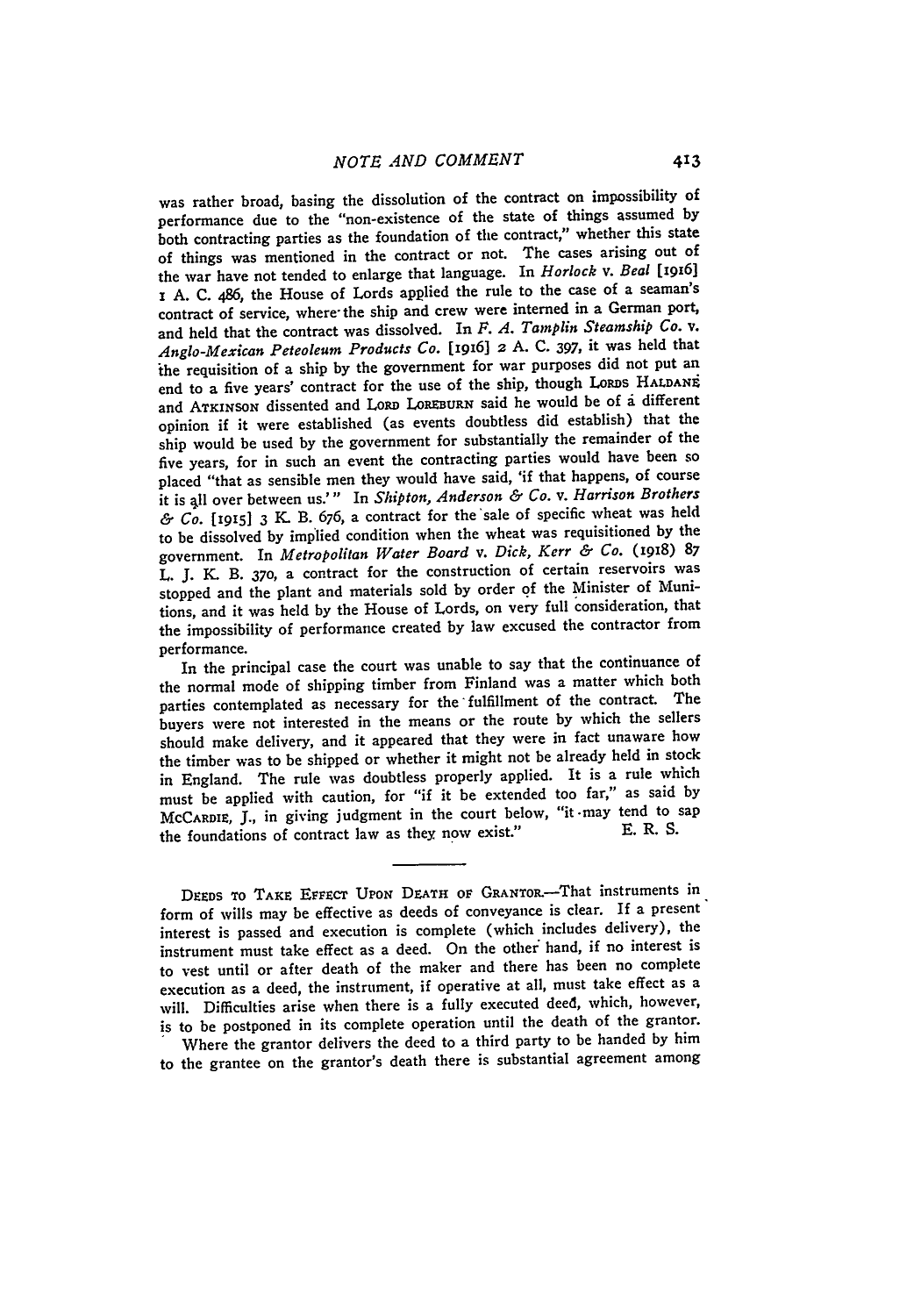the courts that such instrument is not ineffective as an attempted testamentary disposition. The cases of *Felt v. Felt,* **I55** Mich. **237;** and *O'Brien v. O'Brien,* ig *N.* D. 713, cited by Professor Tiffany in **I4** CoL. L. REv. **404,** as holding the other way are explained on the ground that there had been no delivery of the deeds. The chief differences of opinion- in this class of cases has been as to the time when and the extent to which such deeds divest the grantor of ownership. See 16 MICH. LAW REV. 586, where the matter is discussed.

The real difficulty arises when the grantor inserts into the deed a provision in substance that "this deed shall to ke effect upon the death of the grantor." In a number of cases it has been held that such provision makes the deed an attempted testamentary disposition and as such void for lack of proper execution. *Turner v. Scott, 5I* Pa. **126;** *Sperber v. Balster,* 66 Ga. **317** *(Cf. White v. Hopkins, 8o* Ga. I54) **;** *Pinkham v. Pinkhan,* 55 Neb. **729;** *Bigley v. Souvey, .45* Mich. *370; Shaull v. Slzaull,* (Iowa) 16o N. W. 36. The leading American case appears to be *Turne; v. Scott, supra*, which seems to depend not a little upon the slender foundation of *Habergham v. Vincent,* **2** Ves. Jr. **204.**

In quite a number of jurisdictions deeds with provisions postponing complete operation until the grantor's death have been upheld as deeds of conveyance. *Abney v. Moore, lo6* Ala. i31; *Bunch v. Nicks,* 5o Ark. 367; *Latimer V. Latimer,* **174 Ill.** 418; *Kelly v. Shimer,* **152** Ind. 290; *Abbott v. Holway.* **72** Me. 298; *Lauck v. Logan,* 45 W. Va. 251. There is no common ground on which these cases proceed. Perhaps the general view is that the deed operates as a conveyance *in praesenti,* with a life estate reserved somehow to -the grantor. The bold attitude of the Maine court as displayed in *Abbott v. Holway, supra,* is refreshing. The provision in the deed there in question was: "This deed is not to take effect and operate as a conveyance until my decease." In an action of waste against the grantor's representative for cutting trees after the delivery of the deed the court held that the deed might operate "as the parties intended, and carry an estate to commence *in futuro* without the necessity of resorting to any subterfuges under which the estate thus created to commence *in futuro,* may be regarded as existing only by way of remainder or by virtue of some undisputed covenant to stand seized."

Why should not a deed be operative to convey an estate in fee simple or any other estate upon the death of the grantor, just as well as to create such an estate the first of next July? Of course no strings can be kept on such deed, it must be beyond the legal (as distinguished from the physical) power and control of the maker, in other words, it must have been delivered. Any such reservation would either negative delivery, and there would be no deed at all, or the instrument would be ambulatory, a quality attached to testamentary dispositions. To be sure, under the common law conveyances it  $\hat{\mathbf{w}}$  as definitely established that estates of freehold could not be created to commence *in futuro.* "It has long been settled that, according to the common law, a limitation of an estate of freehold to commence *in futuro* is void." *Savill v. Bethell,* **[1902] 2 Ch. 523,** 540, citing *Buckler's Case,* 2 Co. Rep. 55a; *Barwick's Case,* **5** Co. Rep. 93b; *Roe v. Tranmer,* Willes 682, **2** Wils. 75. It was, however, possible to create uses, no matter how large the estate there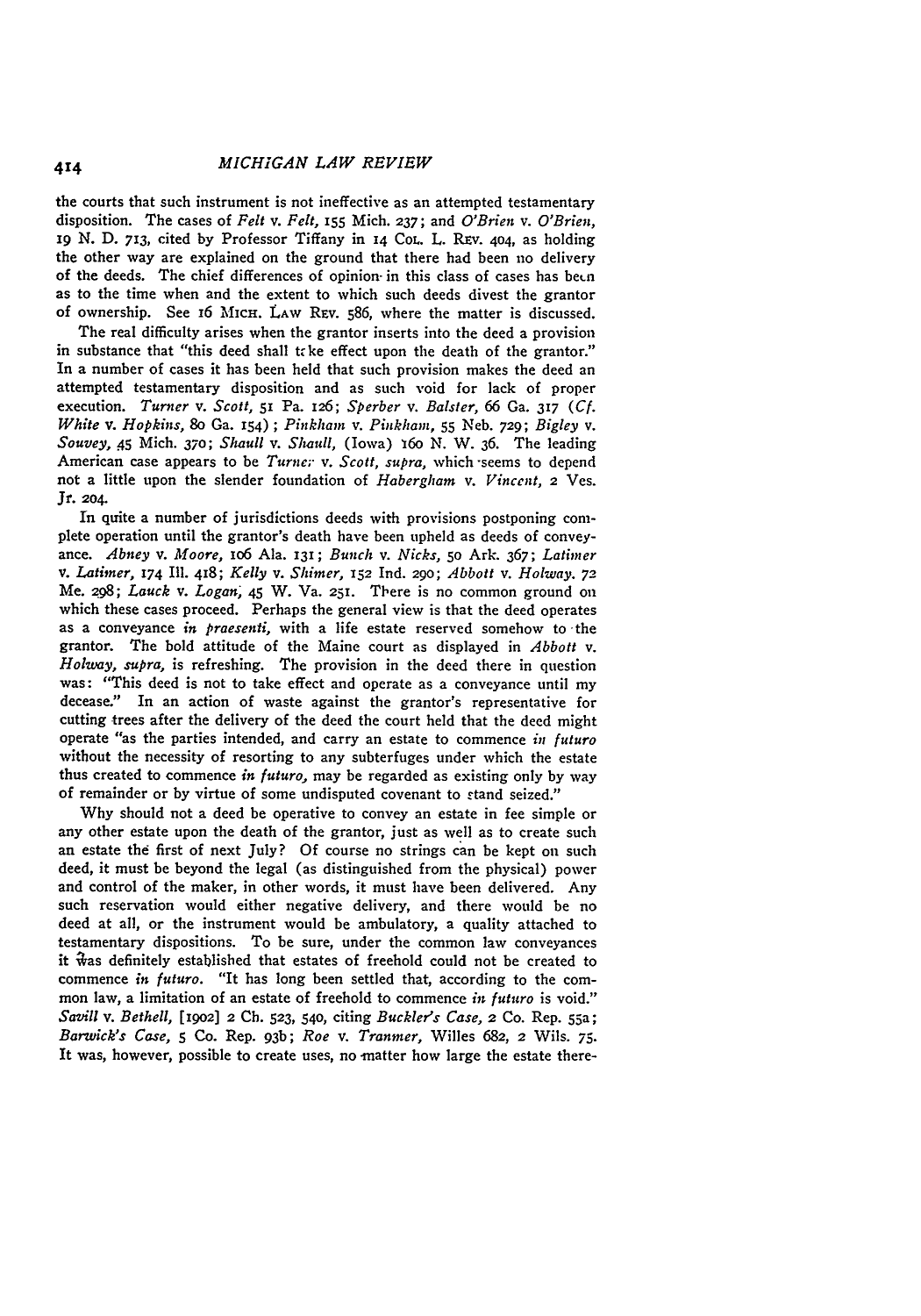in, *in futuro*, and when the Statute of Uses made the modes of creating uses effective as conveyances there was available a ready means of accomplishing what under common law modes of conveyancing had been impossible. *Sazill v. Bethell, supra; Murray v. Kerney,* 115 Md. 514. The transaction giving rise to the future use of course had to be complete. If, for instance, the use was to arise out of a covenant to stand seized it is obvious that the covenant must have been sealed and delivered, in other words, it must have appeared that there was a completed legal act. And all such necessary steps must have been taken in the lifetime of the covenantor; if it should appear that it was his intention that no legal act should be consummated until after his death, obviously the whole transaction would fail.

Almost all deeds of conveyance take effect or can take effect under the Statute of Uses, and-ordinarily courts show the greatest liberality in upholding deeds in order to accomplish what the parties intended, whatever may be the form. Thus in *Roe v. Traniner, supra,* a deed in form a common law release was upheld as a covenant to stand seized; in *Havens v. Sea Shore Land Co., 47* **N. J. Eq. 365,** a deed with the words "remise, release, and quit claim" was given effect as a bargain and sale; in *Murray v. Kerney, supra,* an instrument that looked like an attempted will was upheld as a covenant to stand seised. Independently of the Statute of Uses a deed may effect the creation of a freehold *in futuro,* the statute of the state wherein lies the land being construed as making such result possible. The Maine statute provides that "a person owning real estate and having a right of entry into it, whether seised of it or not, may convey it, or all his interest in it, **by** a deed," etc. It was under this statute that *Abbott v. Howay, supra,* was decided. See also *Wilson v. Carrico,* i4o Ind. 533; *Ferguson v. Mason,* 6o Wis. 377; *Millcr v. Miller,* **91** Kans. I.

Any dispositive instrument to be fully operative only on the maker's death certainly bears one of the ear-marks of a will. In view of the foregoing, however, it seems clear that such fact cannot in itself be controlling. Where the circumstances disclose a completed legal act so far as the maker is concerned, with no express or implied power of revocation, such instrument would seem prima facie to be no testamentary disposition and the fact that complete operation is postponed until death should not be a sufficient circumstance to give the instrument an ambulatory character, a necessary quality of wills, *ex hypothesi* the instrument is complete and final as far as the maker is concerned and therefore cannot be ambulatory. When a court says, as did the Illinois court in *O'Brien v. O'Bricn, 121* N. **E.** 243, that "To constitute delivery it must clearly appear that it was the grantor's intention that the deed should pass title at the time and that he should lose control over the same," an element that has no place in delivery is made an essential part thereof.

"A will is an instrument by which a person makes a disposition of his property to take effect after his decease and which is *in its own nature* ambulatory and revocable during his life." **JARMAN ON** WILLS, (6th ed.) **27.** Relatively slight circumstances added to the postponement of full operation until death may be sufficient to show a testamentary interest, in which case the instrument would of course be revocable despite apparent delivery. See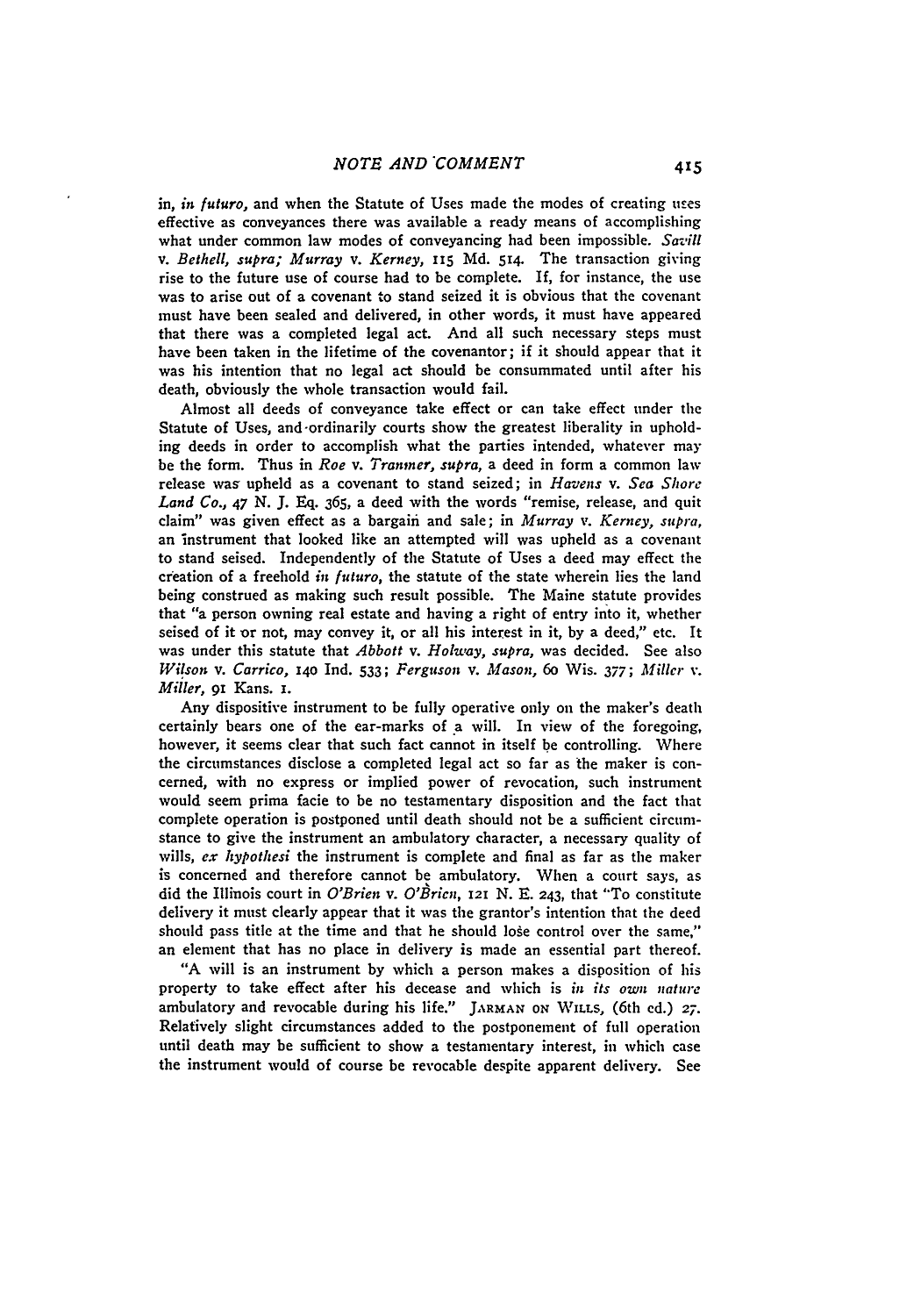*Thorold v. Thorold,* **I** Phil. **I;** *Fielding v. Walshaw, 27* W. R. **492;** *Ison* **V.** *Halcomb,* 136 Ky. **523.** In *Fletcher v. Fletcher,* 4 Hare **Ch.** 67, Vice-Chancellor. Wigram said: "The third question is whether the plaintiff is precluded from relief in this court, on the ground suggested, that this is a testamentary paper \* **\*** \* I have read the cases cited as to the instrument being testamentary  $* * * I$  certainly was not prepared to find that the cases had gone so far as they have upon ihe subject. Those cases, however, are very distinguishable from the one before me. This is not a case where there is a general power of revocati6n reserved-a general power to dispose **by** will notwithstanding the execution of the instrument. In the cases referred to there has been a general revocation-or something like a revocation-of the party's right to deal with the property, notwithstanding the instrument; and the courts- have held, that in -such cases the instrument being one which was not to have effect until the death of the party-or rather, I would say, to use the language of Sir John Nicholl in one of the cases in which, until the death of the party, the instrument itself was not consummated-until then no conclusive effect could be given to it. If that does not occur, the instrument is not to be considered as testamentary."  $R$ . W. A. instrument is not to be considered as testamentary."

**TERMINATION OF A** CONTINUING GUARANTY.-Several persons jointly and severally guaranteed to a bank the present and future obligations of a customer, stipulating that "the bank may grant extensions without lessening the liability" of the guarantors, that "this shall be a continuing guaranty, and shall cover all the liabilities which the customer may incur or come under until the undersigned, or the executors or administrators of the undersigned, shall have given the bank notice in writing to make no further advances on the security of this guaranty," and that "this guaranty shall not be affected by the death of the undersigned." One of the guarantors died and his executor wrote a letter "revoking the guaranty." Thereafter, the bank took renewals of the obligations then current and made fresh advances. What are the rights of the bank against the surviving guarantors and the executor of the deceased?

This question was presented to the Supreme Court of Alberta in *Northern Crown Bank v. Woodcrafts Ltd. et al.,* **ii** Alberta L. R. **I.** It was held that the executor's notice terniinated the guaranty as to him, so that he was not liable for the fresh advances afterward made, but that, by reason of the provision authorizing extensions, he was not discharged, in respect of advances already made, by the renewals subsequently taken; and it was held that the notice in no way affected the liability of the surviving guarantors. No authority was cited except upon the last point. The executor and the. surviving guarantors appealed to the Privy Council, whose judgment is reported under the name of *Egbert v. National Crown Bank,* [i918] A. C. **903.** The judgment of the lower court was affirmed, but the opinion, by Lord Dunedin, squarely places the decision upon the ground that by the terms of the guaranty it was to remain in full force as to all of the guarantors "until there is noice given **by** each and all of the guarantors, the executors of any deceased co-signatory coming in his place." No authorities were cited.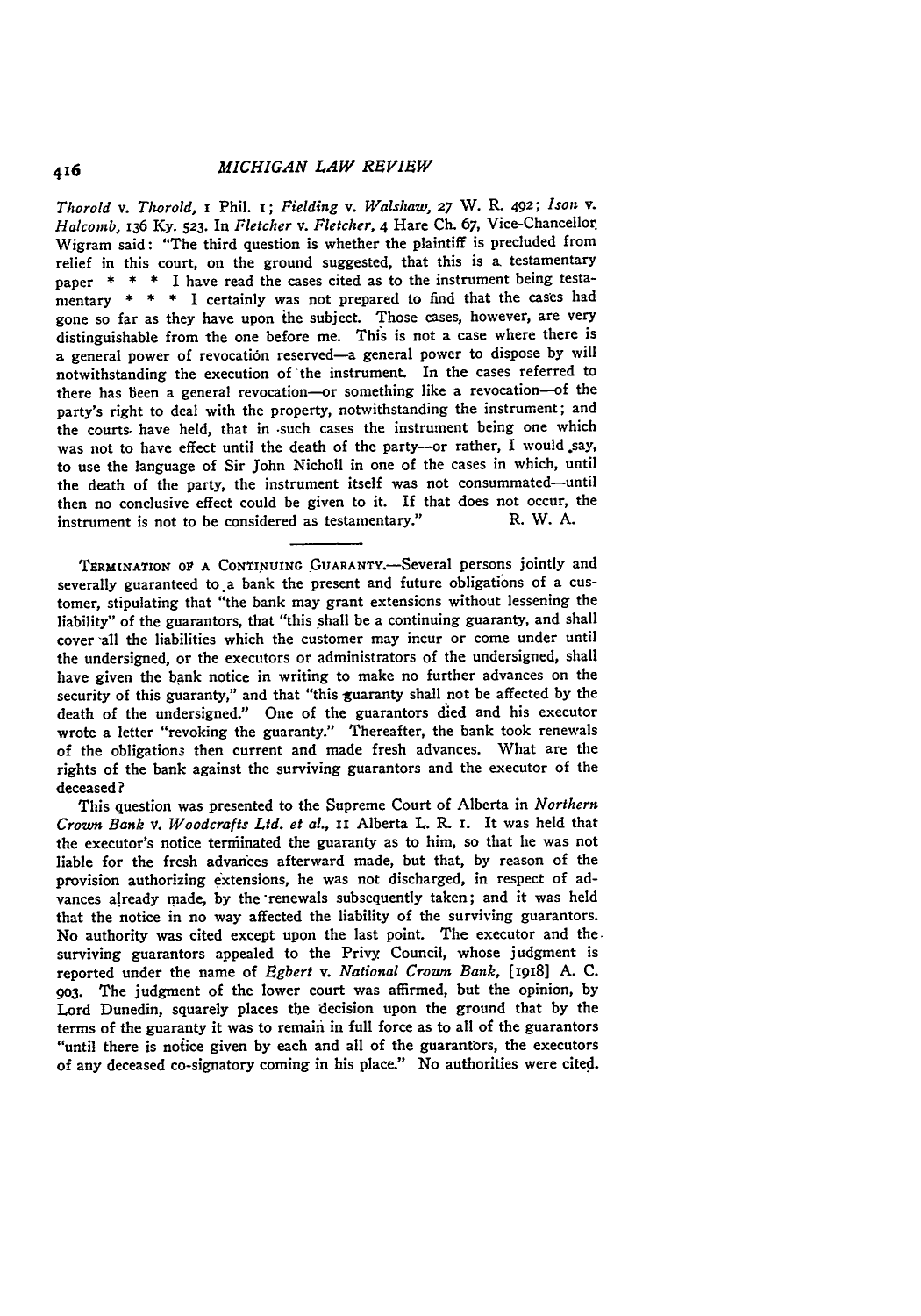So far as concerns the liability of the surviving guarantors, the decision is clearly right. The Privy Council's position, which is simply strict construction of the revocation clause, is unquestionably sound thus far, that this clause does not reserve to each the power to revoke for all. Such reservation might, of course, be made, but it can hardly be construed out of this or any equally general stipulation, the interpretation naturally being confined to giving to each that power which is necessary for his own protection. Neither does the lower court's position, that the executor released himself, lead indirectly and through the general equities of suretyship to the release of the others, for each has, by hypothesis, stipulated for just this sort of discharge of his fellows. The case is clearly distinguishable from that of discharge of a cosurety **by** act of the creditor. *Beckett v. Addyman, 9* **Q.** B. **D.** 783.

The case of the executor, however, upon which the courts differed so radically, is not equally clear. The Privy Council's construction of the revocation clause, as requiring unanimous action, is extreme. The result is harsh upon a guarantor who wishes to withdraw, but cannot secure the concurrence of all his brethren, and puts it in the power of. the principal to collude with one guarantor against 'the rest. Again, it is objectionable to hold the estate of a deceased surety indefinitely under a contingent liability for future advances. *Coulthart v. Clementson, 5* **Q.** B. **D.** *42; Gay v. Ward,* 67 Conn. 147. We may assume that these considerations are not of sufficient weight to invalidate a specific provision in a guaranty requiring unanimousaction, but, when we have to construe a stipulation as general in its terms as that before the court, we should resolve the doubt against the harsh and impolitic interpretation. It is submitted that the Privy Council's position is erroneous. It should be noted, however, that it cannot be relegated to the limbo of *obiter dicta,* though it goes beyond the case presented on appeal, for it supports the decision on the executor's liability for renewals, and is the only thing in the opinion which does support that decision. It must also be admitted 'that there is, apparently, no clear authority against it, though some support for the lower court's release of the executor from the fresh advances can be found. *Coulthart v. Clementson, supra; Beckwith v. Addyman, supra; Harris v. Fawcett, x5* **Eq. 311,** 8 Ch.. App. 866; *Ashby v. Day,* 54 L. T. 408; *Slagle v. Forney's Exr.,* **15** At. *427.*

Assuming that the lower court was right in its construction of the guaranty as reserving to the executor the power to terminate the guaranty as-to himself, so that he was not liable for the fresh advances, a nice question remains as to whether he should have been held liable for the prior advances subsequently renewed. This, too, resolves itself into a problem in construction. It would seem that, as a general rule, the revocation'of a continuing guaranty, whether by notice or by death, has the effect of destroying its continuing character and converting it into a simple guaranty of the then obligations of the principal. From this it follows that a subsequent renewal of these obligations constitutes an extension of time, with the usual result. *Gay v. Ward, supra;* National Eagle *Bank v. Hunt,* i6 R. I. 148. Compare *Williams v. Reynolds,* jI La. **230:** *Wise v. Miller, 45* Oh. St. 388. In our case, however, extensions were explicitly authorized by the guaranty and, if-this authoriza-